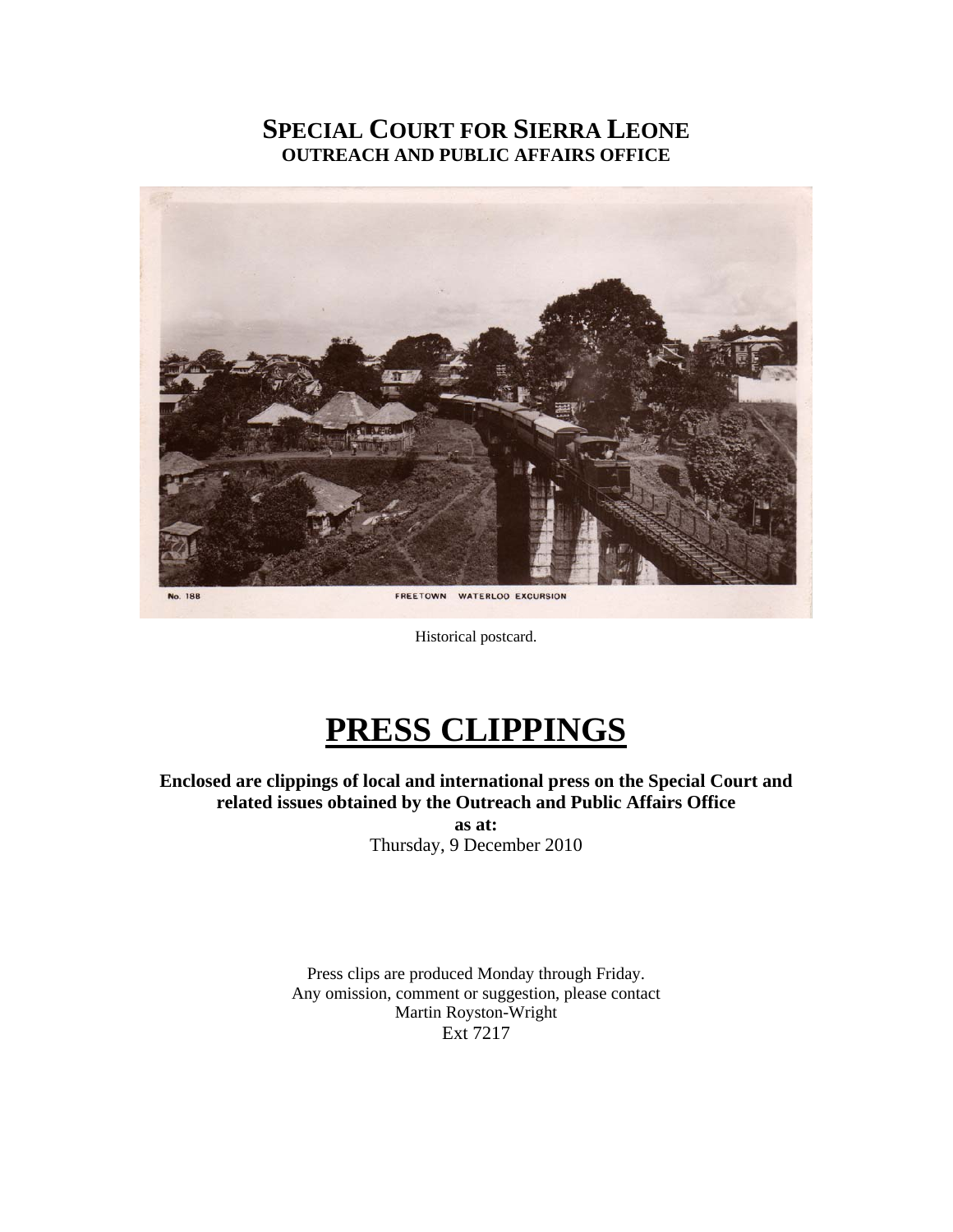| <b>Local News</b>                                                            |              |
|------------------------------------------------------------------------------|--------------|
| Special Court to be Replaced / Awareness Times                               | Page 3       |
| <b>International News</b>                                                    |              |
| Top Human Rights Lawyer to Defend Assange / Agence France Presse             | Page 4       |
| War Crimes Court cuts Serb's Massacre Sentence / Agence France Presse        | Pages 5-6    |
| Zambia: Pressure Mounts on Al-Bashir Arrest, as ICC Probes on / Lusaka Times | Pages 7-8    |
| <b>ICC Prosecutor to Name 6 Next Week in Kenya Clashes / Reuters</b>         | Pages $9-10$ |
| Sudan: Hague Tribunal Accuses Rebels / Reuters                               | Page 11      |
| <b>UND Professor Prosecutes Genocide / Valley News</b>                       | Page 12      |
| December 10th Is Human Rights Day / The Huffington Post                      | Pages 13-14  |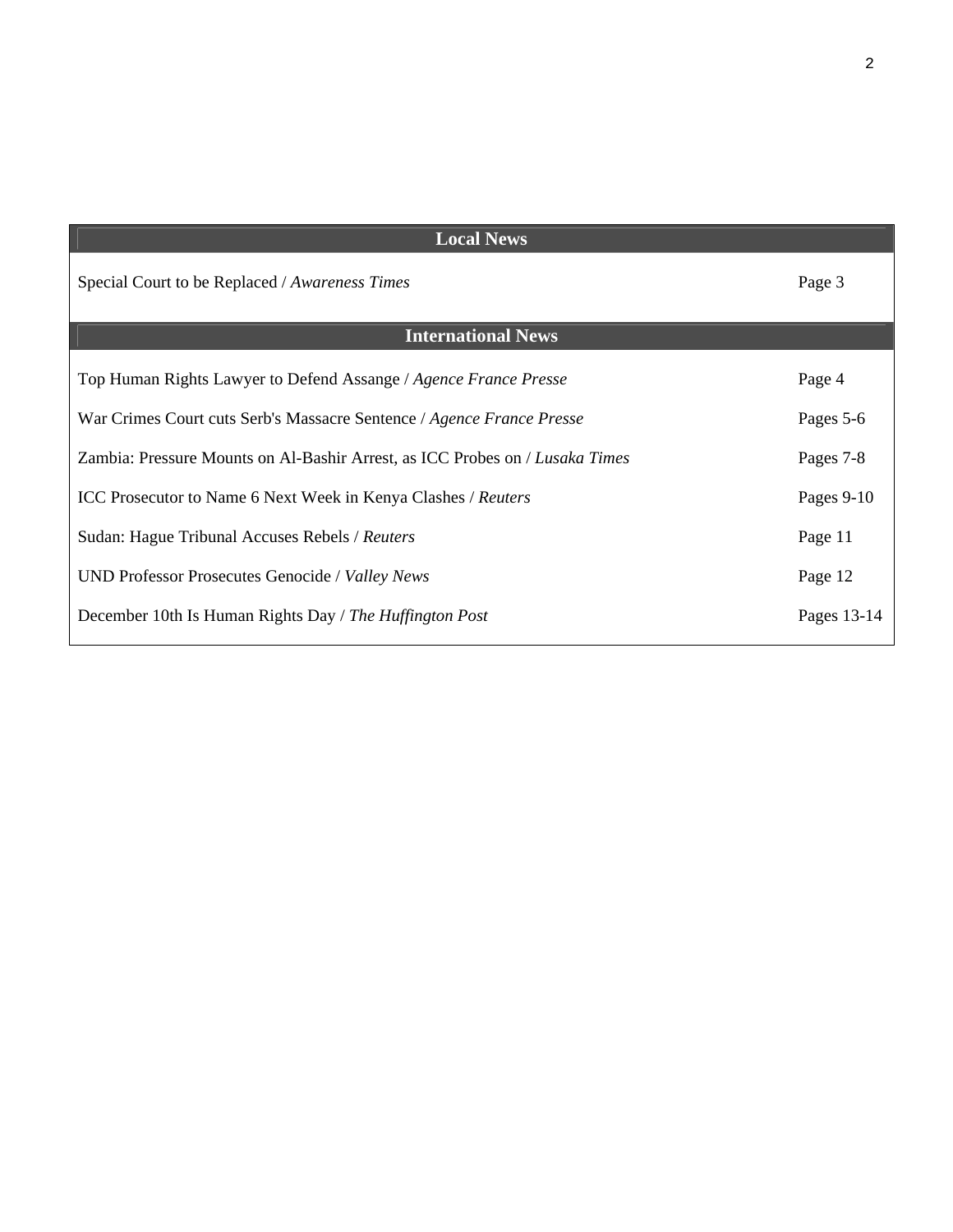# **Special Court to be replaced**

**By Mohamed Kanu** The Principal Special Court Prosecutor in the Charles Taylor trial, a senior legal practitioner in International Criminal Law, Brenda Hollis, on the 2<sup>nd</sup> of December, 2010 disclosed that the Special Court for Sierra Leone would be replaced by an individual court that will continue to prosecute and try other perpetrators behind the 11 years mayhem in the country that the Special

Court will be unable to prosecute after its official mandate shall come to an end by 2012. She made this disclosure while giving a Public Lecture to students of the Mass Communications Department, Fourah Bay College in Freetown. Brenda Hollis referred to Sierra Leone as one of the most peaceful African states she has ever worked in considering the fact the people accepted in totality the establishment and existence

of the Special Court. She noted that the success of the Special Court was as a result of the recognition of the rule of law by the people of Sierra Leone as they wanted to see that perpetrators of the war brought to justice for their acts. "The court has established such legacies as leadership accountability and the assurance of the highest standard of coexistence in the country," she concluded.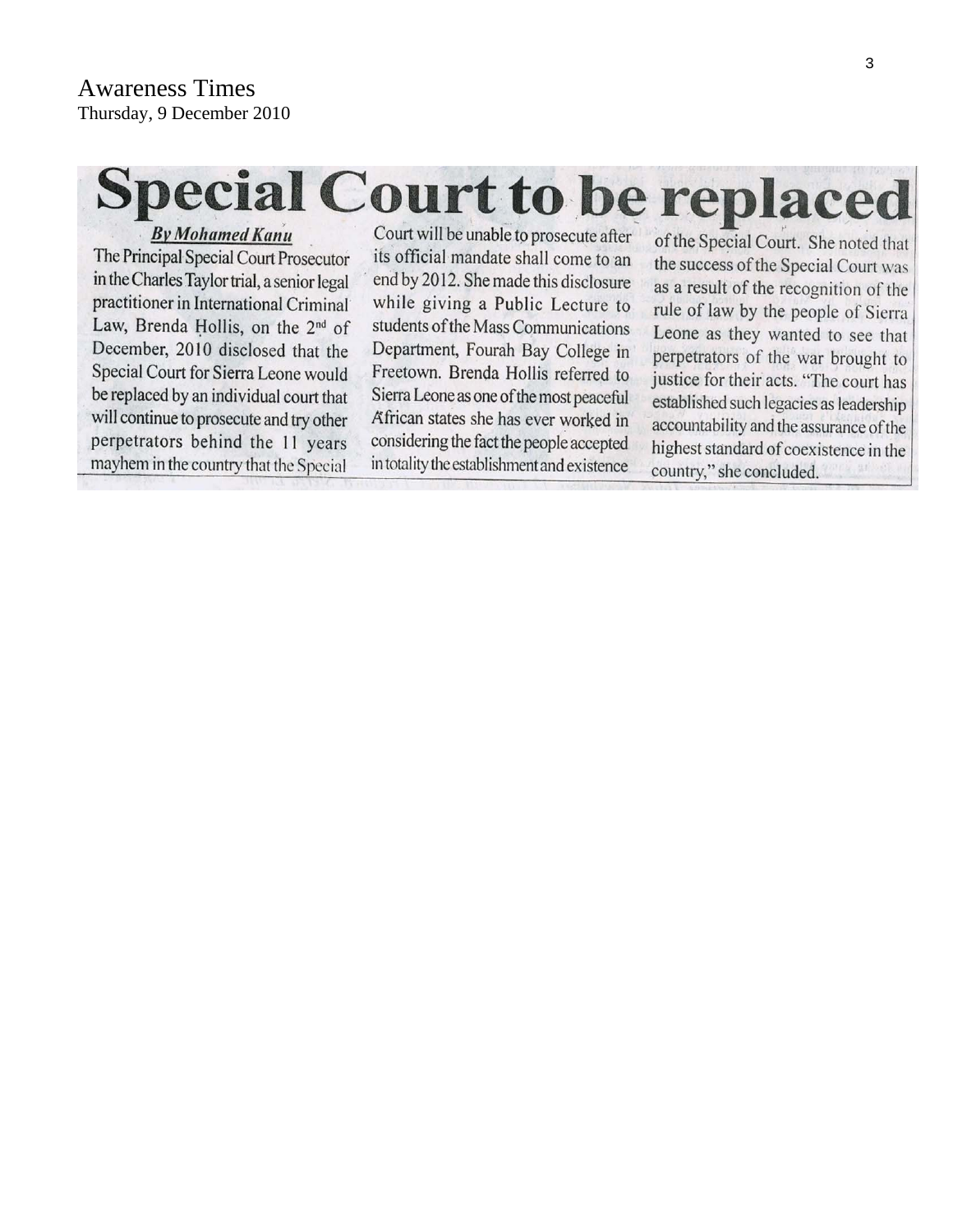### Agence France Presse Wednesday, 8 December 2010

#### **Top human rights lawyer to defend Assange**

High-profile human rights lawyer Geoffrey Robertson will represent WikiLeaks founder Julian Assange in his fight against extradition from Britain to Sweden, Robertson's office said on Wednesday.

Robertson, a barrister who has dual British and Australian nationality, has appeared in some of the highest-profile freedom of speech trials in British history.

He was also among the defence team in the trial for the IRA bombing of the Brighton hotel which targeted then prime minister Margaret Thatcher in the mid-1980s.

"I do believe he is representing him," a member of staff at Robertson's Doughty Street Chambers in London told AFP.

According to his personal website, Robertson is a member of the United Nations Justice Council, having served as the first President of the Special Court in Sierra Leone.

Assange was denied bail on Tuesday and ordered to appear in court again on December 14 after he was arrested in London on a European arrest warrant linked to allegations of rape and molestation in Sweden.

The 39-year-old Australian is being held in Wandsworth prison in London.

His supporters claim the arrest warrant is politically motivated because WikiLeaks has angered governments around the world by releasing thousands of US diplomatic cables.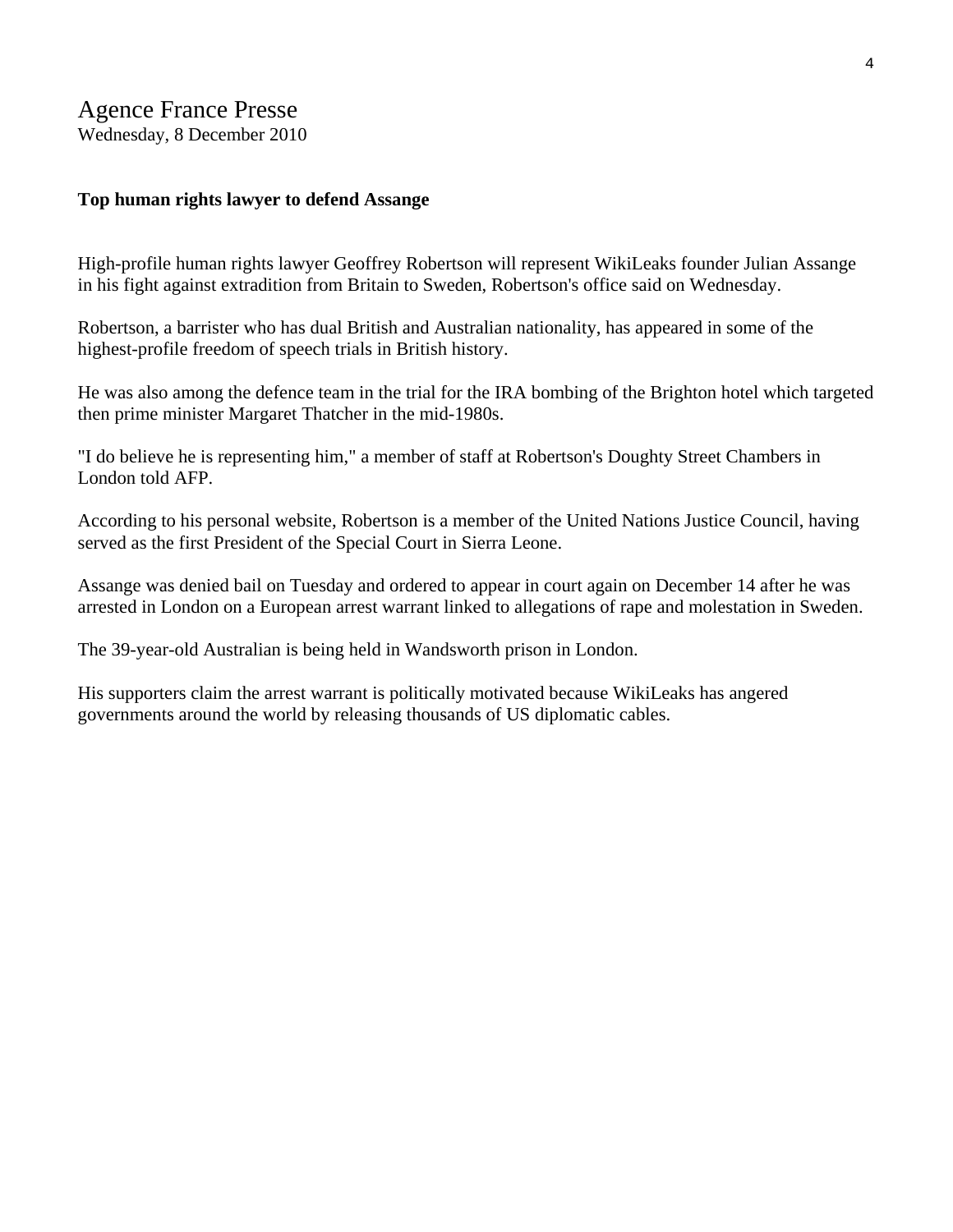## Agence France Presse Wednesday, 8 December 2010

#### **War crimes court cuts Serb's massacre sentence**

The international war crimes court on Wednesday cut seven years from the jail sentence of a Serbian exarmy officer related to the 1991 killing of about 200 people in Vukovar, Croatia.

The International Criminal Court overturned Veselin Sljivancanin's conviction for the murder of people who had taken refuge in a hospital during Croatia's independence war, but imposed a higher sentence for a torture conviction.

Sljivancanin, 57, was convicted of torture in September 2007 and sentenced to five years in jail.

In May 2009 this was increased to 17 years in jail on appeal when he was also convicted of murder.

Judge Theodor Meron quashed the second conviction after new evidence was presented to the court, in a first for The Hague-based court established in 1993.

"The Appeals Chamber vacates the additional conviction for murder," Meron said.

He imposed a new sentence of 10 years for torture, saying the initial five-year sentence "did not adequately reflect the level of gravity of these crimes".

The charges relate to the massacre of about 200 Croat and non-Serb men who were among hundreds of people who had taken refuge at a hospital when Vukovar came under siege by Serb forces at the start of the 1991-1995 war.

The 200 were taken from the hospital and meant to be exchanged with Serbian prisoners of war.

They were however locked into a hangar at Ovcara, close to the town, and beaten and killed by Serb paramilitary forces and self-defence units in November 1991.

Their bodies were thrown into a mass grave. It was the worst massacre of the conflict.

Vukovar was besieged for three months, during which more than 1,100 people died and the town virtually razed, making it one of the deadliest incidents of the war. It fell in November 1991.

Sljivancanin's defence presented as new evidence testimony from a former Yugoslav People's Army general that partially exonerated him.

Ex-general Miodrag Panic told the court on June 3 that Sljivancanin had not received an order to remove the Yugoslav People's Army troops who had been in charge of guarding the men who were later taken away and killed.

In reaction to the new jail term for torture, defence lawyer Novak Lukic told AFP, "Ten years is maybe a little bit big."

And in Croatia, the ruling provoked anger among Vukovar survivors.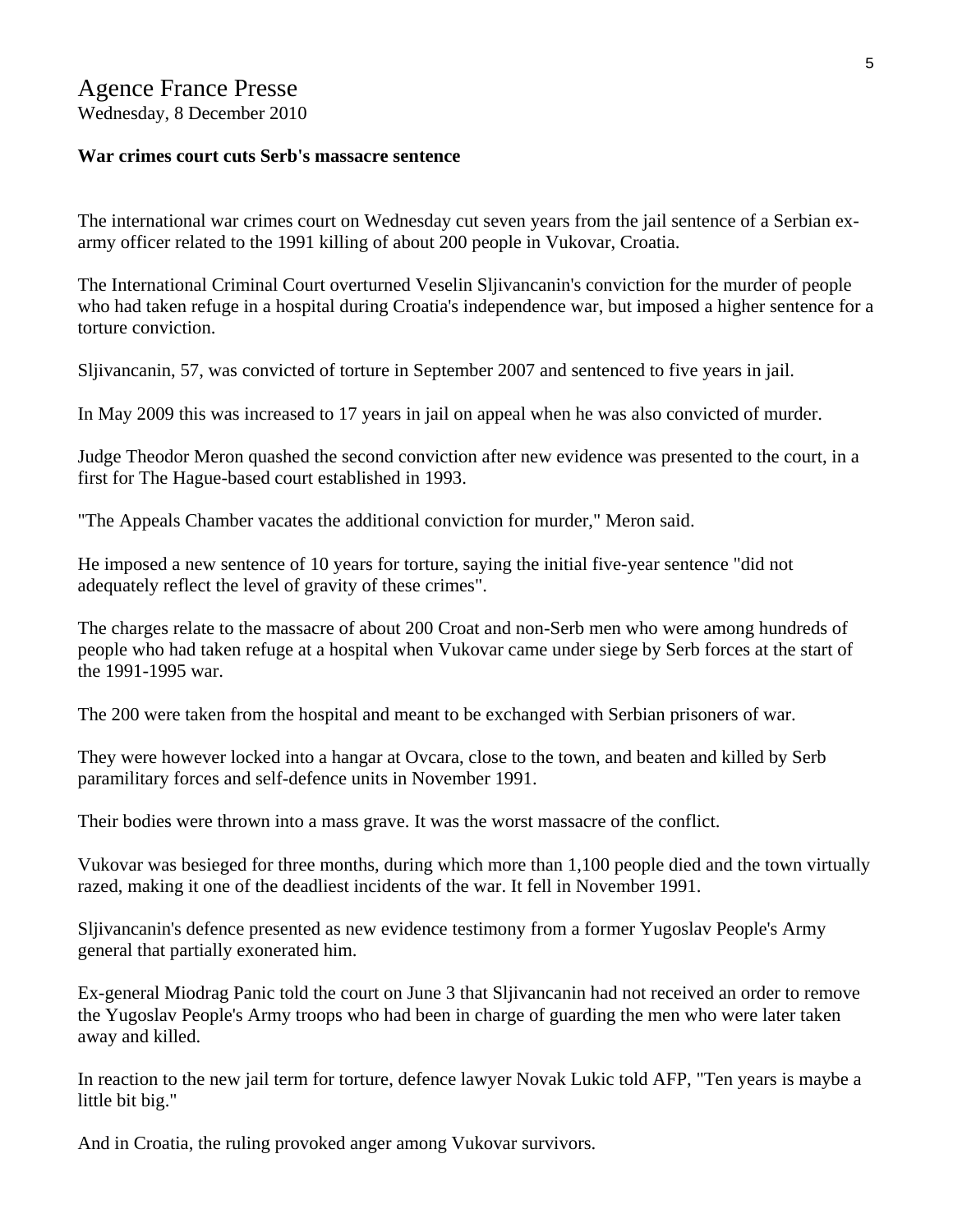"For crimes that he had committed in Vukovar, notably at Ovcara, he should have been jailed for life. I'm outraged," Vesna Bosanac, current and wartime head of the Vukovar hospital, said quoted by HINA news agency.

"The Hague(-based) tribunal has showed again that it is not just a tribunal," she added.

Danijel Rehak, the head of an association of Croatian detainees in Serb wartime camps, said that the "shock of families whose beloved ones were killed at Ovcara is unimaginable."

Rehak stressed that the court "made a crucial mistake by accepting a statement of a JNA officer to whom Sljivancanin was a commander. I cannot understand that."

President Ivo Josipovic warned in a statement that "regardless of Sljivancanin's sentence... those who have ordered crimes in Vukovar have not been punished yet."

Josipovic said he expected "that although now already late, those who have ordered horrible crimes in Vukovar and other massacre sites will be justly punished eventually."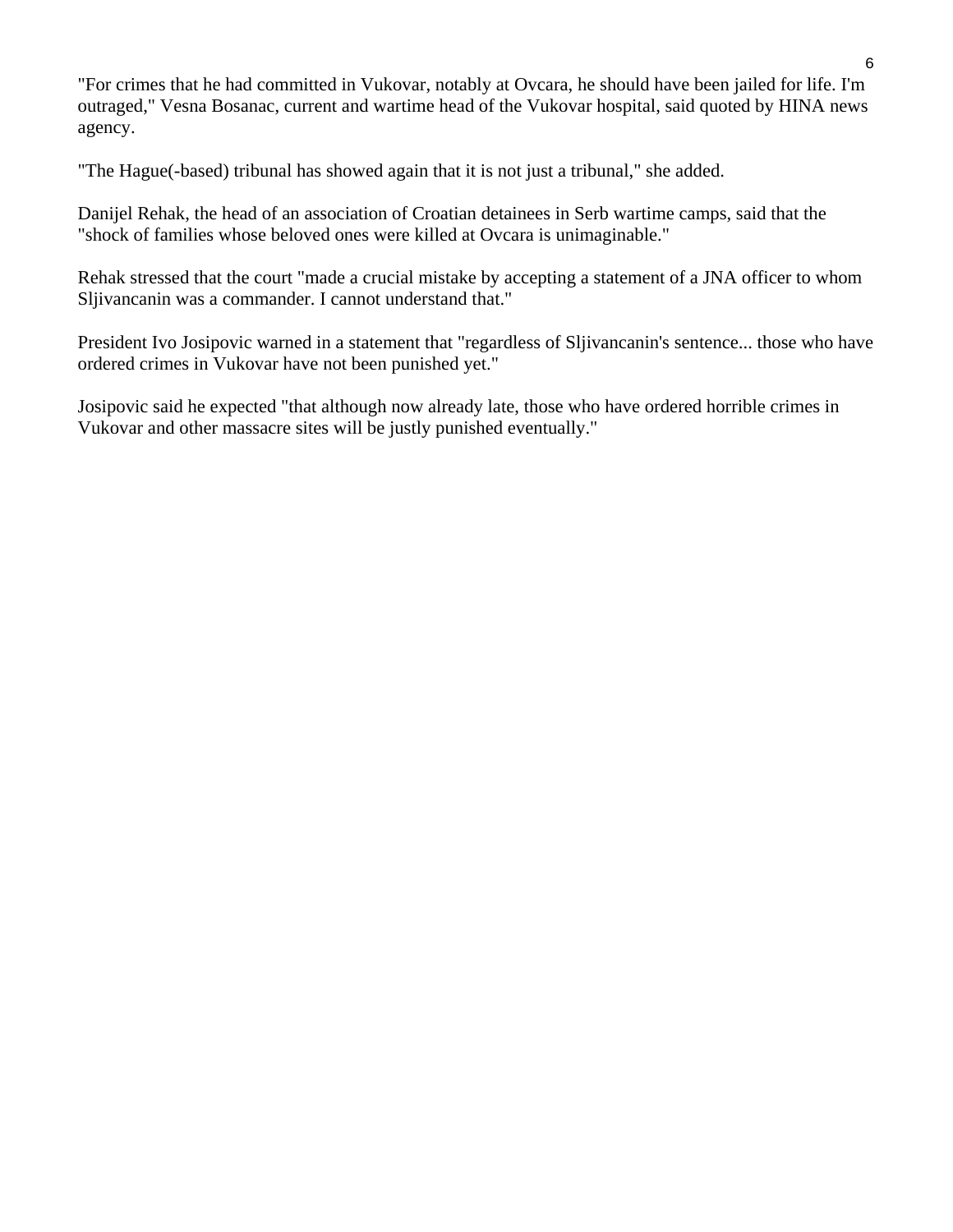# Lusaka Times Thursday, 9 December 2010 http://www.lusakatimes.com/2010/12/09/pressure-mounts-albashir-arrest-icc-probes/

#### **Zambia: Pressure mounts on Al-Bashir arrest, as ICC probes on**

Al-Bashir with Rupiah Banda

Zambia's compliance to international law will be under test next week as Sudan's President Omar al-Bashir, wanted by the International Criminal Court (ICC) for genocide committed in Darfur, is expected to attend a regional summit slated for December 15, in Lusaka.

Human Rights groups across the world have

maintained that Zambia being a member of the ICC is legally obliged to execute the arrest warrant against Al-Bashir upon setting his foot on the territory, but there remains a lot of uncertainties on whether President Rupiah Banda will necessitate this.

President Banda who is chairperson of the International Conference of the Great Lakes Region (ICGLR) has reiterated that his invitation to the indicted Sudan leader was purely on grounds that the country is part of the region.

Heavily criticised for his foreign relations including diplomatic ties with the donor community, President Banda has also downplayed mounting media pressure and tension from his opposition.

On Tuesday President Banda told the national broadcaster ZNBC through his press aide that he would not respond to both local and International media queries on whether he will arrest and handover Al-Bashir to the ICC because his country had not yet confirmed his participation.

According to the Sudan New Agency President Banda's labor deputy minister Simon Kachimba met with the beleaguered Sudan President on Monday last week were an official invitation was extended to him to which he responded in the affirmative.

The question that remains unanswered is why President Banda specifically invited Al-Bashir's to the Lusaka Summit when he would simply be comfortable with just diplomatic representation from that country.

Why didn't President Banda, aware of the ICC demands, see it prudent to ask Al-Bashir in the invite to delegate an official to the Summit?

Suppose Al-Bashir showed up next week for the ICGLR, would President Banda betray the man he personally invited and order for his arrest? And if that is possible

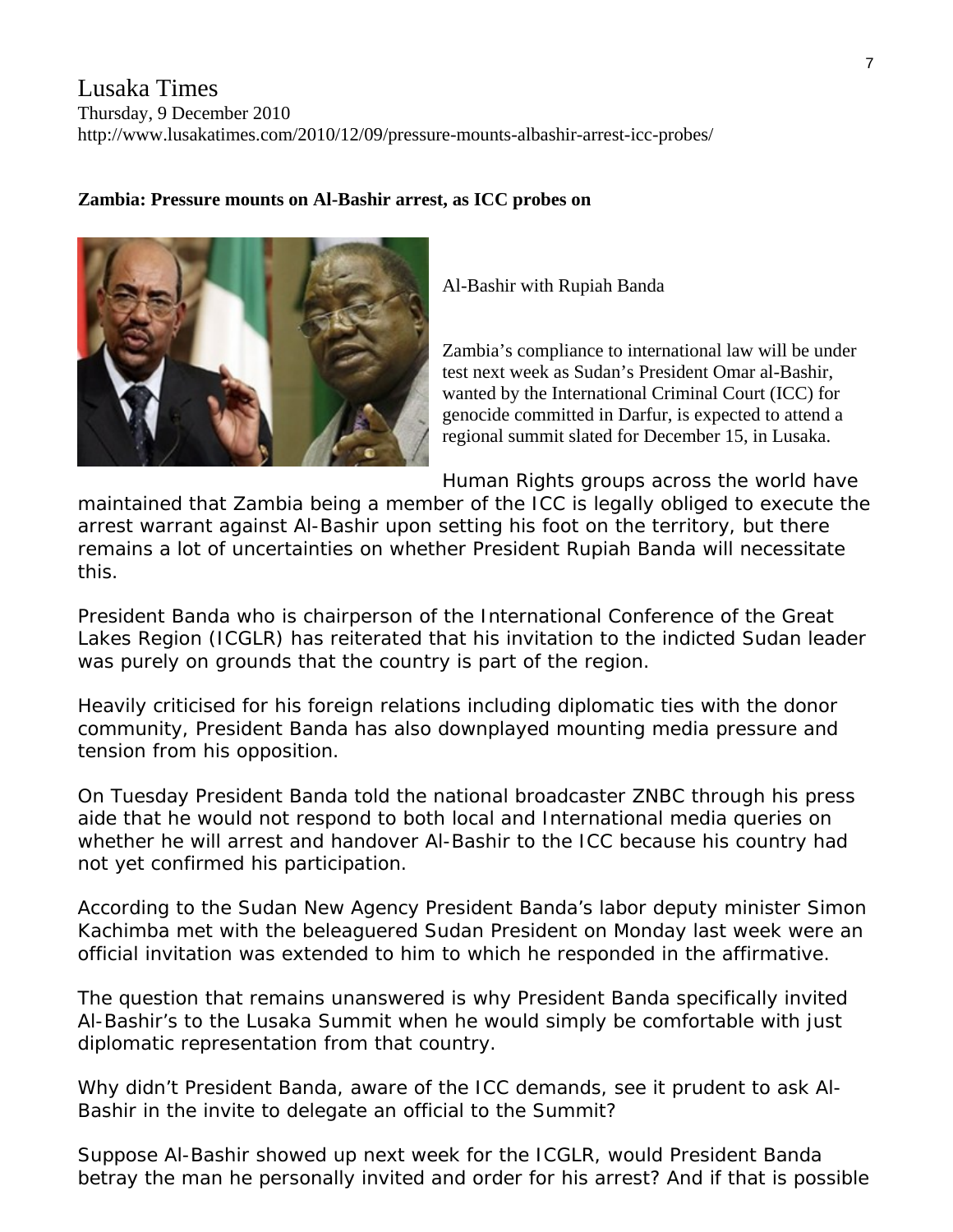why has he failed to categorically state whether he would adhere to the ICC obligation?

Opposition political players locally have expressed doubt about Rupiah's commitment to ensure Al-Bashir's arrest alleging that he fell in the same category as his track record on human rights was not impressive.

Other critics of his regime stress the need for observance of international law adding that failure to comply with demands of the International Criminal Court would bring shame upon the country.

"What is expected of this government is to ask the Sudanese government to send another official who should represent Al-Bashir otherwise if it's him, this country is obliged to necessitate his arrest," said Love Mutesa a former diplomat.

Human rights groups have also asked president Banda to ensure that Al-Bashir is arrested once he steps into the country.

Meanwhile The prosecutor's office at the ICC will soon decide whether there are new cases that warrant investigations in war-ravaged area of Darfur in Western Sudan.

According to the Sudan Tribune, ICC prosecutor Luis Moreno-Ocampo the ICC will be verifying whether to press more charges on culprits inside the Sudan government including Al-Bashir.

Last week Al-Bashir was forced to cancel appearances at events in Libya and the Central African Republic after both countries asked him to stay away as a result of diplomatic pressure by the European Union (EU).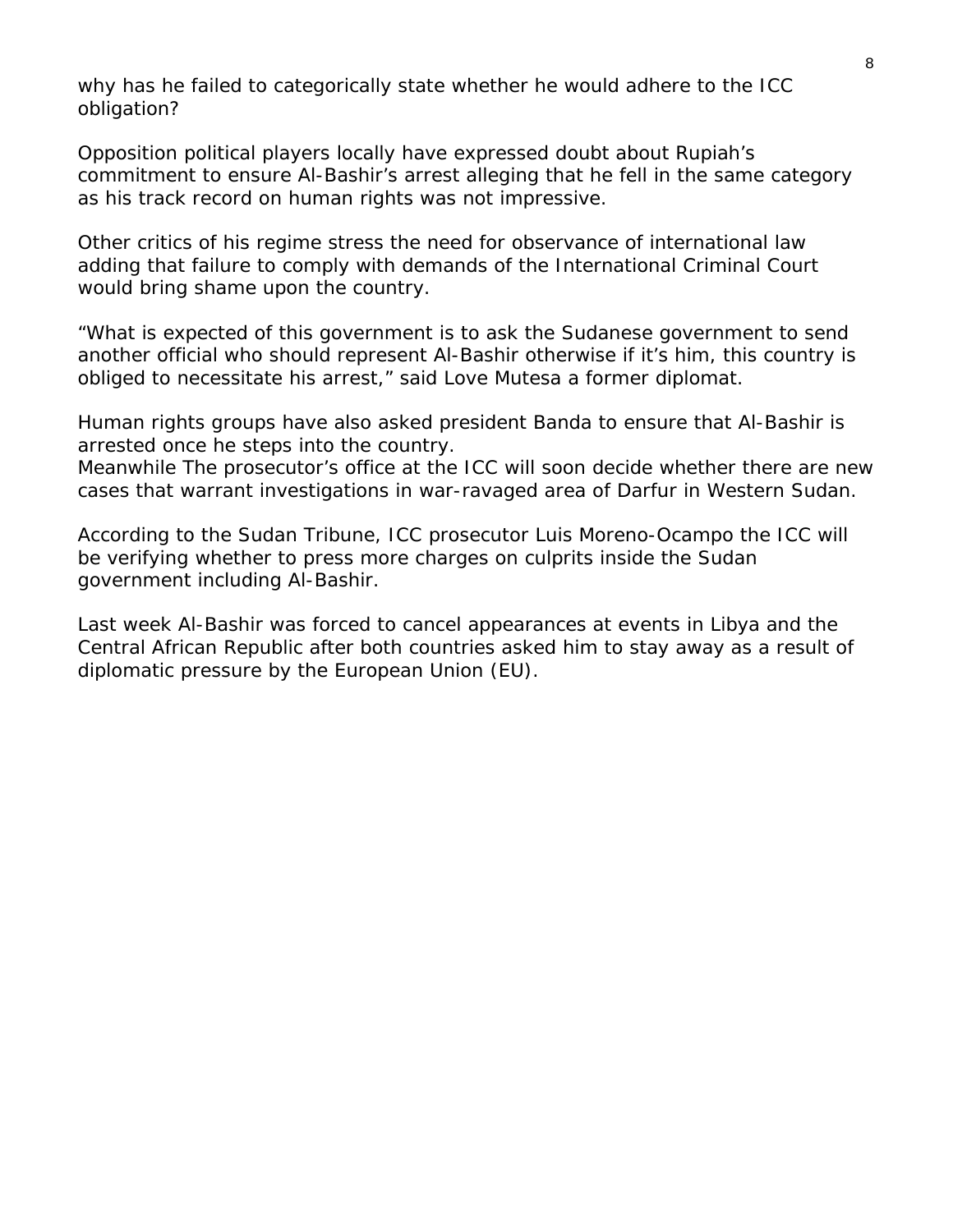Reuters Thursday, 9 December 2010

#### **ICC prosecutor to name 6 next week in Kenya clashes**

#### By Arlene Getz

NEW YORK (Reuters)--Three years after an eruption of ethnic violence in Kenya killed 1,220 people and displaced more than 350,000, the International Criminal Court's chief prosecutor is poised to identify six politicians he believes orchestrated the post-election mayhem.

The six will be named on December 15, Luis Moreno-Ocampo told Reuters in his first confirmation of the date during an interview on Wednesday.

Moreno-Ocampo, prosecutor at the world's first permanent court set up to try individuals for war crimes, says he will bring two cases in Kenya, with three people charged in each.

Rather than issue warrants for their arrests, however, Moreno-Ocampo said he would request summonses for them to appear in court, enabling them to remain free until they are tried at the court headquarters in The Hague.

Plans to name the six that the ICC considers "most responsible" for crimes committed in the weeks after the December 2007 election have already roiled Kenya.

Top politicians, including suspended Higher Education Minister William Ruto, accuse the ICC of trying to influence the outcome of the country's next presidential election in 2012. Ruto is a key political leader in the Rift Valley, site of most of the post-poll violence.

Legal challenges have also slowed the ICC's seven-month-old investigation. Kenyan judge Kalpana Rawal postponed testimony from police officials on Tuesday after they requested immunity from prosecution for their statements.

But Moreno-Ocampo said he "can't concern himself" with the possible political impact of the ICC charges on the 2012 vote.

"If we don't investigate the crimes, they will be repeated," he said. "And it's not just a Kenyan issue; it will affect neighboring countries economically and in terms of refugees as well."

#### **NO TIME FRAME**

Moreno-Ocampo, in New York this week to address the U.N. Security Council on Sudan's troubled Darfur region, has also said he is looking into whether North Korean forces committed war crimes when they shelled civilian areas in South Korea last month and allegedly sank a South Korean warship in March.

The legal situation is complicated by the fact that North and South Korea are still technically at war. Moreno-Ocampo said it was "too soon" to decide whether the ICC will open a formal investigation. "I have no time frame," he said.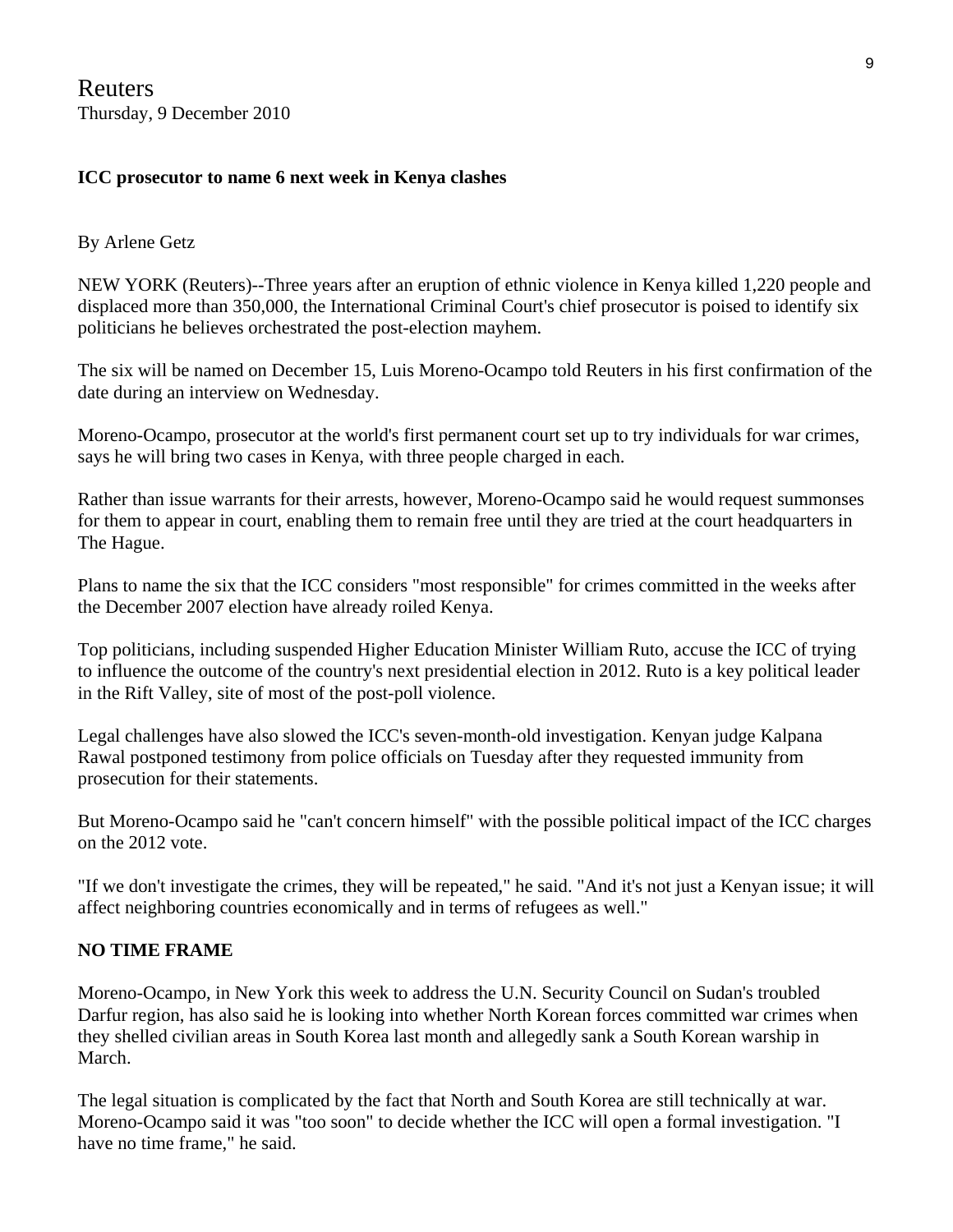On Darfur, the prosecutor said ongoing rapes of women by Sudanese soldiers and militias stationed around refugee camps constituted a continuing form of genocide -- a crime of which the ICC has already accused President Omar Hassan al-Bashir.

"Normally we think about people killed by bullets," he said, "but (ICC) judges are confirming that this is a systematic campaign of rape." Bashir's forces "are not stopping the crimes, they are stopping information about the crimes."

Moreno-Ocampo has warned ICC signatory countries of their obligation to arrest Bashir if he visits their territory.

Diplomatic pressure recently forced the Sudanese leader to stay away from high-profile gatherings in Libya and the Central African Republic. "Bashir is under a form of house arrest," said Moreno-Ocampo. "It's country arrest."

The court, which as well as Bashir has also charged two Sudanese officials and two rebel leaders with crimes in Darfur, is gathering information and plans to bring more charges against Sudanese officials next April, he added.

Moreno-Ocampo also said ICC ties were improving with the United States, which has not ratified the 1998 Rome treaty that established the court and consequently is not a member.

U.S. President George W. Bush's administration adopted what Moreno-Ocampo called a policy of pragmatic engagement over Sudan and this relationship has become more "open and friendly" under President Barack Obama, the prosecutor said.

One example was when Washington allowed the ICC to interview several Kenyans on U.S. soil as part of preparations for next week's charges.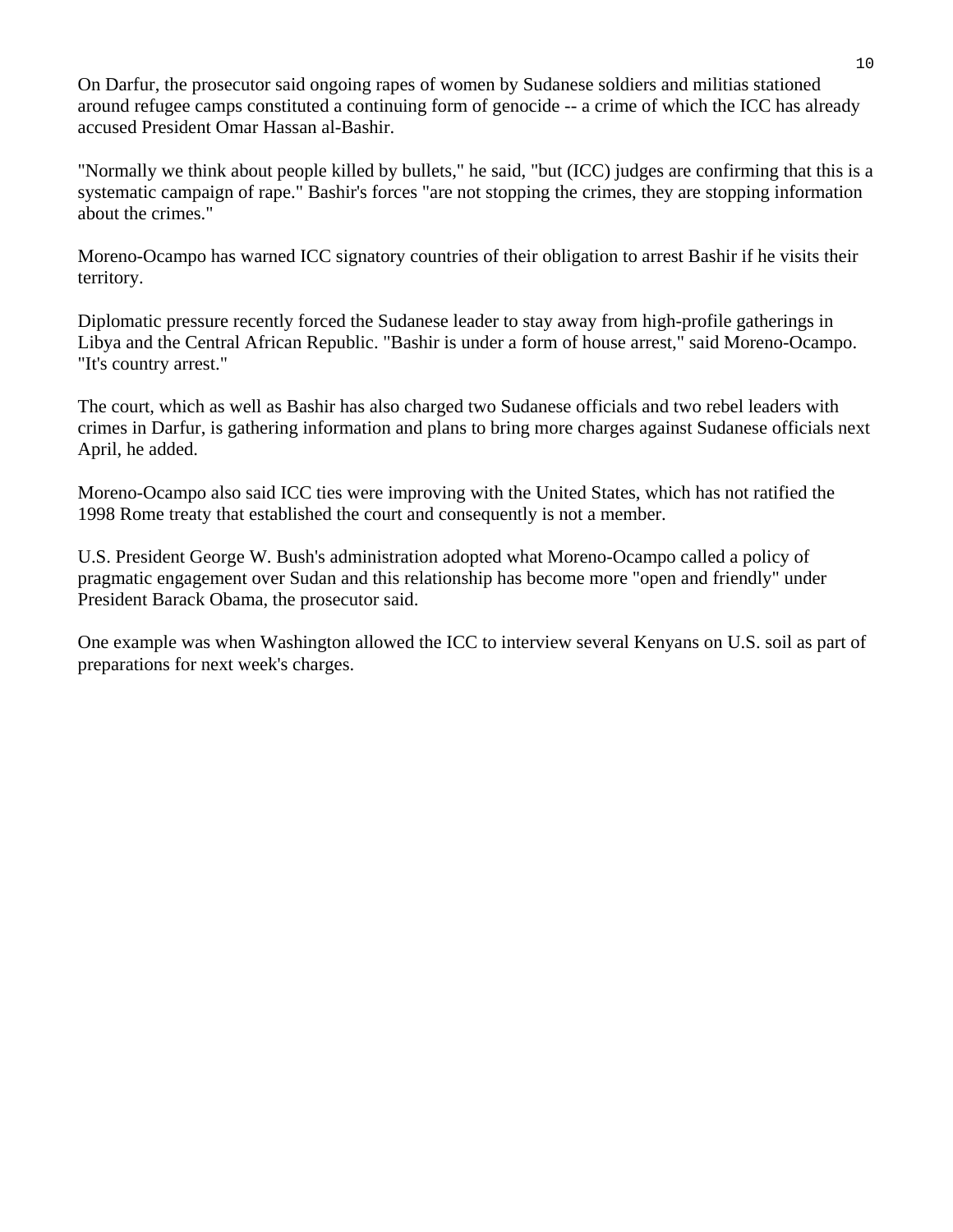# Reuters Thursday, 9 December 2010

#### **Sudan: Hague Tribunal Accuses Rebels**

Prosecutors at the International Criminal Court in The Hague accused two Sudanese rebels on Wednesday of responsibility in the killing of 12 African Union peacekeepers in Darfur in 2007. The prosecutors said that the rebel leaders, Abdallah Banda Abakaer Nourain and Saleh Mohammed Jerbo Jamus, "personally led and physically participated in the attack." The court will decide whether the two men should stand trial for the deaths. They did not appear at the hearing but have said that they were revolutionaries and that they would clear their names.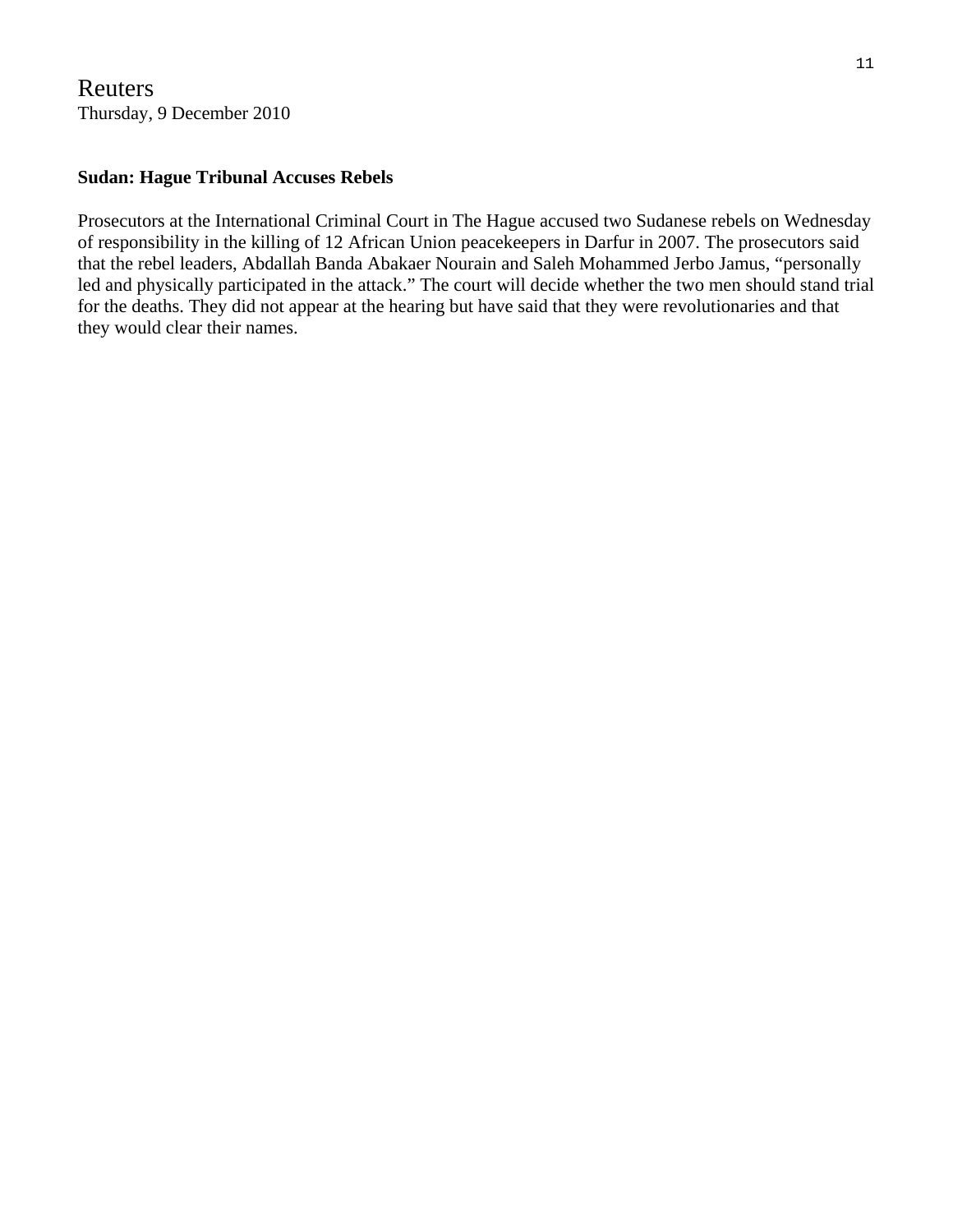Valley News Wednesday, 8 December 2010 http://www.valleynewslive.com/Global/story.asp?S=13638851

# **UND Professor Prosecutes Genocide**



U.N.D. Law Professor, Gregory Gordon will lend a hand in prosecuting one of the worst cases of genocide of our times.

 Gordon is an internationally known expert on the prosecution of war crimes.

 He's currently in Cambodia helping to train prosecutors in a case against the leaders of the Khmer Rouge.

 Under the leadership of Pol Pot, who has since died, the Khmer Rouge killed, tortured and starved nearly two-million people between 1975 and 1979.

Gordon has also researched and helped with other

genocide cases against Nazis and leaders of Rwanda, Africa.

Gregory Gordon: "I worked on Nazi cases with the U.S. Department of Justice. I worked on Rwanda cases with the International Criminal Tribunal for Rwanda. It's very gratifying for me to be able to help with this case. I'm very privileged to help with this case. I'm very privileged to take some small role in helping them prepare."

 The trial against four leaders in that 1970's case of genocide in Cambodia is scheduled to begin in April.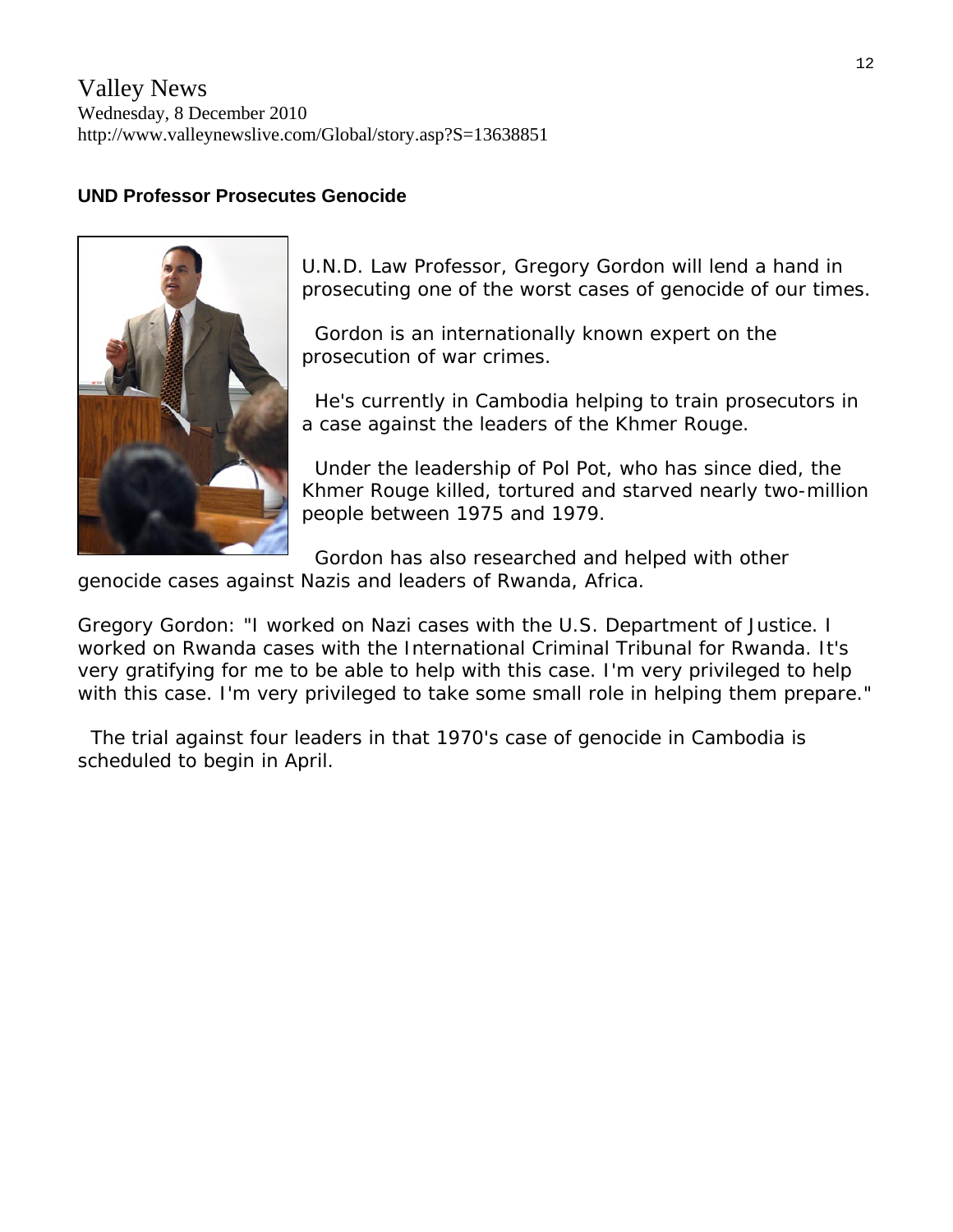Thursday, 9 December 2010

#### **December 10th Is Human Rights Day**

Human Rights Day, December 10th, is an opportunity to reflect on the gains and losses of the human rights movement. The first decade of human rights in this new century has been a serious setback to the progress that was made up until then. Peter Benenson, founder of Amnesty International, was instrumental in creating the momentum that the human rights movement saw in the later part of the 20th century. He died on February 25th, 2005 at the age of 83. Citizens should use his life as an example of the gains of human rights so that we can reclaim the roots of the movement. During this time of fear and uncertainty we must revive his model of action and accountability, a model that helped cultivate one of the biggest developments that the human rights movement has ever seen: the creation of the Universal Declaration of Human Rights. Peter Benenson lived his life by the principles of the declaration; the rest of us at Amnesty International just followed the wisdom of the piper.

Take a moment to remember the last few years of the previous century: the military dictatorships of Latin American are for the most part gone; the communism of the USSR dissolved rather than exploded; majority governments occurred in all of southern Africa; Central America ceased being a killing field for the poor; and human rights was on a march forward. The world governments created the International Criminal Court (ICC) and it looked and felt like the bad folk of governments would be chased and maybe imprisoned for crimes against humanity. Human rights groups were popping up all over the world and progress was being made.

Then, 9/11 occurred and America lost thousands of people. American anger channeled fear instead of courage; Iraq is invaded for unknown reasons still; torture begins in the jails of Iraq by our forces; water boarding, a torture technique, is used often and repeatedly; secret prisons are set up in many countries and we send prisoners to these places to be tortured by others; Guantanamo becomes a prison of infamy and reduces the respect for law to this day; unmanned drones are put into frequent use in targeted killings as weapons with no accountability while official statistics on the number of innocent civilians killed are absent (some studies suggest ten to fifty civilians are killed for every one militant insurgent); the new President enlarges the war in Afghanistan; Bagram prison rivals Guantanamo in another attempt to reduce our level of decency and thus up the hatred of American forces in the region; and all the while, Bin Laden roams the earth freely ten years after his hits on our cities. American efforts to mix security issues with human rights lowered the prestige, interest and support of human rights. Press and media move as the governments move--away from human rights. What happened to the momentum, to the wave that swept human rights through our streets and past our doors? It seems as though the tide has gone out.

Instead of getting depressed and angry and disillusioned, I offer a model to emulate who I got to know over three meetings and one letter. His name was Peter Benenson, the founder of Amnesty International. Most of the world does not know him or about him: he never sought the lime light, the TV shows or the award chase, and he even refused to go to Oslo when Amnesty won the Nobel Peace Prize in 1977. A simple lawyer in London, Peter refused the knighthood nonsense of the crown. He had time to write a long, warm and personal note to me once I left Amnesty after twelve years, but you could not get him to a fancy dinner. He was a humble man who sought solace in the Catholic shrines of Europe after a car accident. But make no mistake, his idea and action of that idea changed the world. This Human Rights Day is a time to stop and remember how Peter Benenson brought that idea to life.

Peter loved both the Conspiracy of Hope and Human Rights Now tours as well as Sting as he mobilized support for the human rights movement from Chile's stadium. Before this, human rights was an ideal that people shared; but these concerts helped transform human rights into a movement by using music to